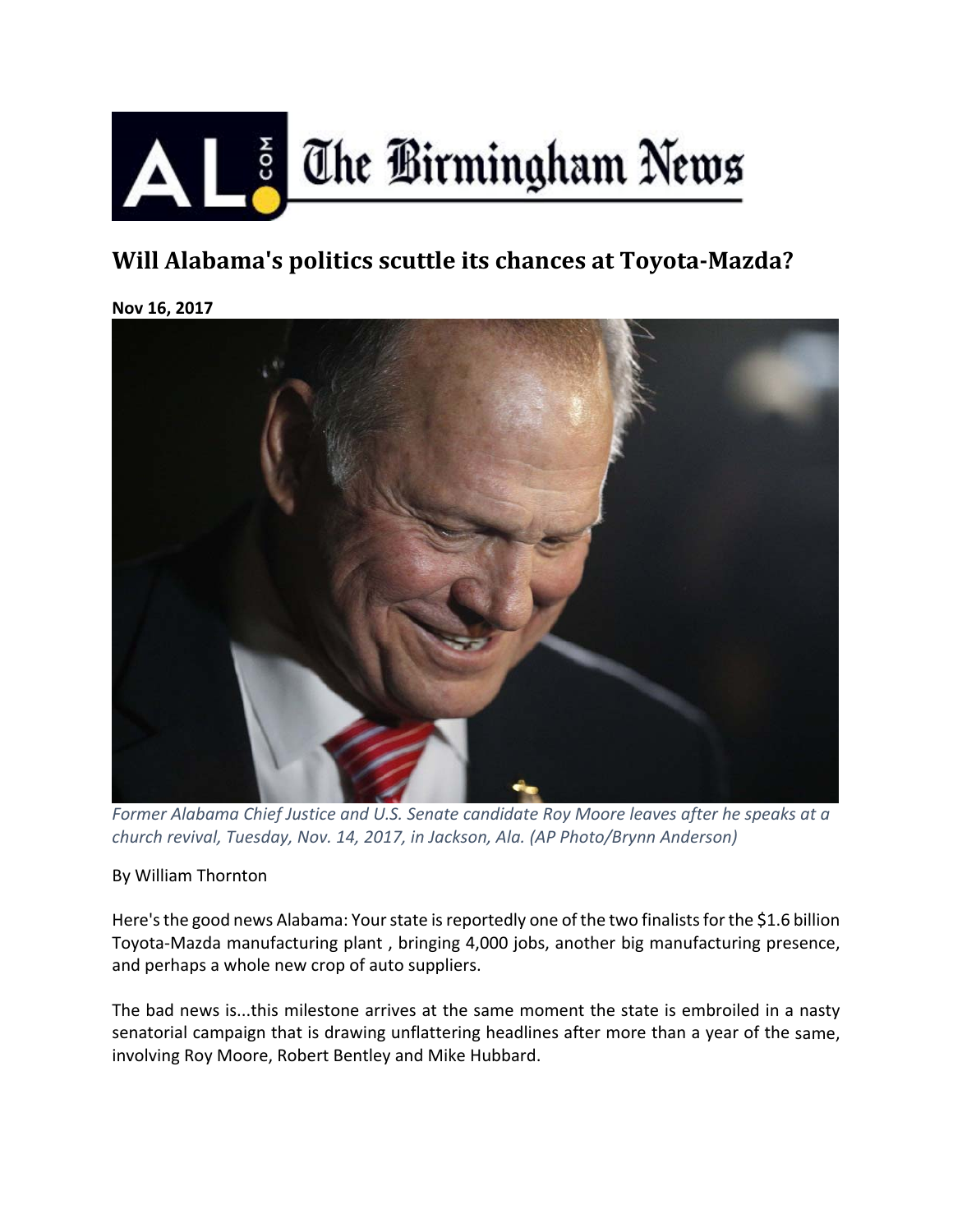The question was enough to move one economic location consultant to say North Carolina, the other state on Toyota‐Mazda's radar, has a better chance.

John Boyd, principal of the Boyd Company, a N.J.‐based location consulting firm, was quoted in the Triangle Business Journal as saying the Tarheel state is potentially on more solid footing .

Boyd told AL.com that site selection, now perhaps more than ever, has a political calculus. After two years that have seen Alabama lose a speaker of the House, its Supreme Court chief justice and its governor, the ongoing senate campaign is not arriving at the best time.

"Politics matter today," he said, "more than ever. Companies are sophisticated enough that they can walk and chew gum at the same time. North Carolina had it at the time with (the bathroom bill). Indiana had it with its religious freedom bill. These kinds of X factors can have an influence, all things being equal. Economic development is difficult enough. In a perfect world, a Roy Moore variable would not exist."

But the bigger political quotient, Boyd said, may be clout. Alabama is already home to a Toyota engine plant in Huntsville that produces one-third of all the company's American-made engines. North Carolina has no auto plant, while Alabama already has three. What does that mean?

If Toyota‐Mazda makes it home in North Carolina, that's 13 additional members of the state's congressional delegation rooting for its interests.

"Toyota‐Mazda is eventually going to be producing electric vehicles," he said. "There's going to be a lot of legislation that's going to affect electric vehicle production. They're going to need as many friends in D.C. as they can get."

However, Alabama's political problems may not have as big an effect as some fear. Samuel Addy is the associate dean for economic development outreach at the University of Alabama's Culverhouse College of Commerce. He says there are many other factors that go into finding a home for a manufacturing plant, and politics is only part of the equation.

"We've weathered storms before," Addy said. "If you recall, there was the controversy over the state's immigration bill. We had to say to those companies interested that 'you are welcome here.'"

What does Alabama have in its favor? Boyd said in spite of the political turmoil, Gov. Kay Ivey has made a quick reputation for herself in putting together a string of important economic development victories. He also said the state has the right team in the hunt.

"Alabama, overall, has one of the best economic development organizations in the country," he said. "You're in good hands in terms of professional leadership."